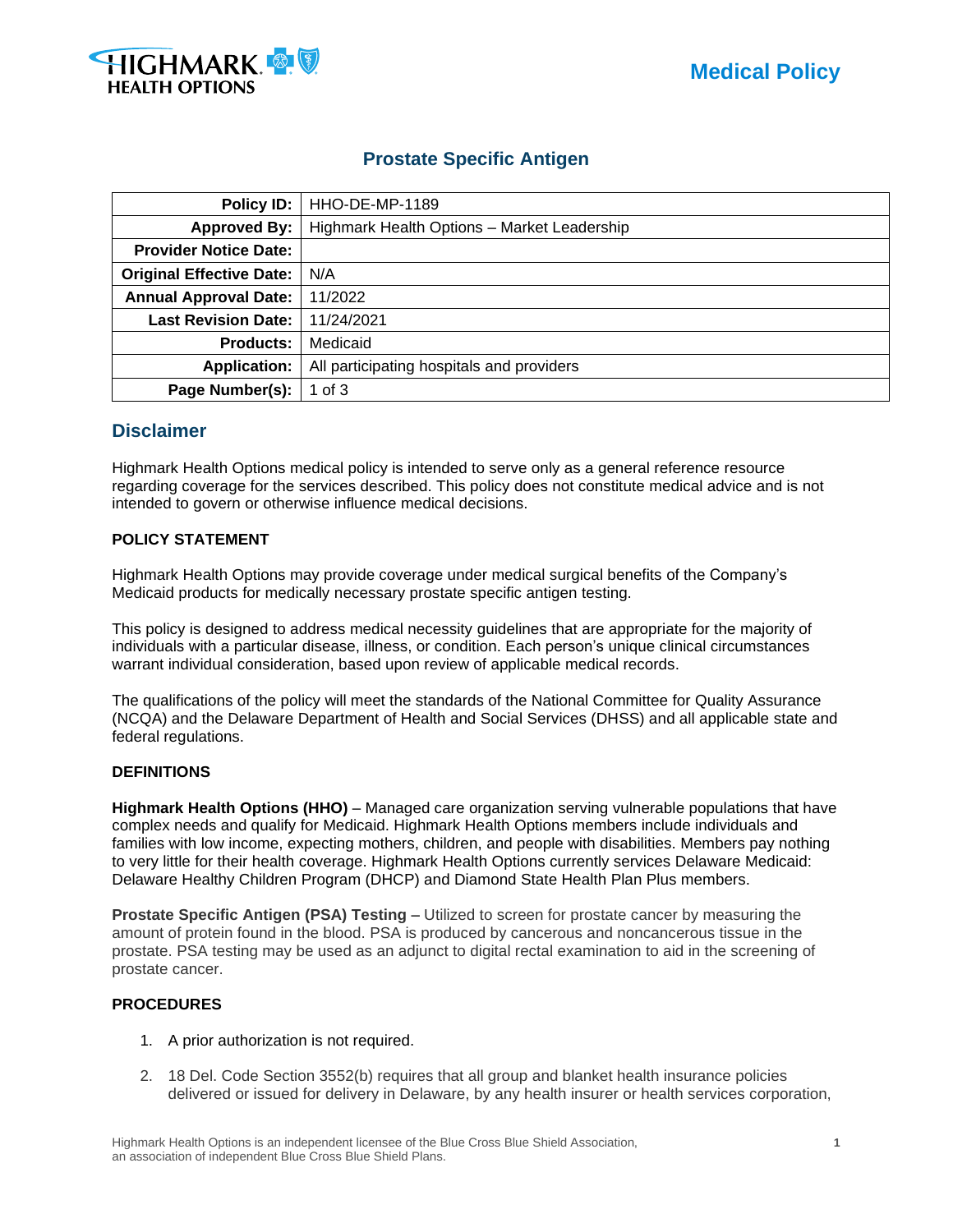

and which provide benefits for outpatient services, shall provide to persons residing, or having their principle place of employment in Delaware, and being age 50 or above, a benefit for prostate cancer screening (prostatic specific antigen (PSA) test). Such screening shall be deemed a covered service, notwithstanding policy exclusions or services which are part of or related to annual or routine examinations.

PSA testing may be considered medically necessary for ANY of the following:

- Staging prostate cancer; or
- Monitoring response to prostate cancer therapy; or
- Detecting disease recurrence; or
- Individuals with abnormal prostate gland on physical examination; or
- Individuals with lower urinary tract signs and symptoms (i.e., hematuria, slow urine stream, hesitancy, urgency, frequency, nocturia, incontinence).

PSA testing for any other condition not stated above is considered not medically necessary.

3. Post-payment audit statement

The medical record must include documentation that reflects the medical necessity criteria and is subject to audit by Highmark Health Options at any time pursuant to the terms of your provider agreement.

4. Place of service: outpatient

PSA Testing is typically an outpatient procedure which is only eligible for coverage as an inpatient procedure in special circumstances, including, but not limited to, the presence of a comorbid condition that would require monitoring in a more controlled environment such as the inpatient setting.

#### **CODING REQUIREMENTS**

| <b>CPT code</b> | <b>Description</b>                                               |
|-----------------|------------------------------------------------------------------|
| 84152           | Prostate specific antigen (PSA); complexed (direct measurement). |
| 84153           | Prostate specific antigen (PSA); total.                          |
| 84154           | Prostate specific antigen (PSA); free.                           |

# **COVERED DIAGNOSIS CODES FOR PROCEDURE CODES 84152 AND 84154**

| <b>Codes</b> |                    |                    |                   |                   |                     |        |
|--------------|--------------------|--------------------|-------------------|-------------------|---------------------|--------|
| C61          | C67.5              | C77.4              | C77.5             | C77.8             | C79.51              | C79.52 |
| C79.82       | D <sub>0</sub> 7.5 | D40.0              | D49.511           | D49.512           | D <sub>49.519</sub> | D49.59 |
| M33.03       | M33.13             | M33.93             | N <sub>13.9</sub> | N32.0             | N40.0               | N40.1  |
| N40.2        | N40.3              | N41.9              | N42.9             | R31.0             | R <sub>31.1</sub>   | R31.21 |
| R31.29       | R31.9              | R32                | R33.9             | R <sub>35.0</sub> | R <sub>35.1</sub>   | R35.81 |
| R35.89       | R39.11             | R <sub>39.12</sub> | R39.14            | R39.15            | R39.16              | R93.5  |

Highmark Health Options is an independent licensee of the Blue Cross Blue Shield Association, **2** an association of independent Blue Cross Blue Shield Plans.